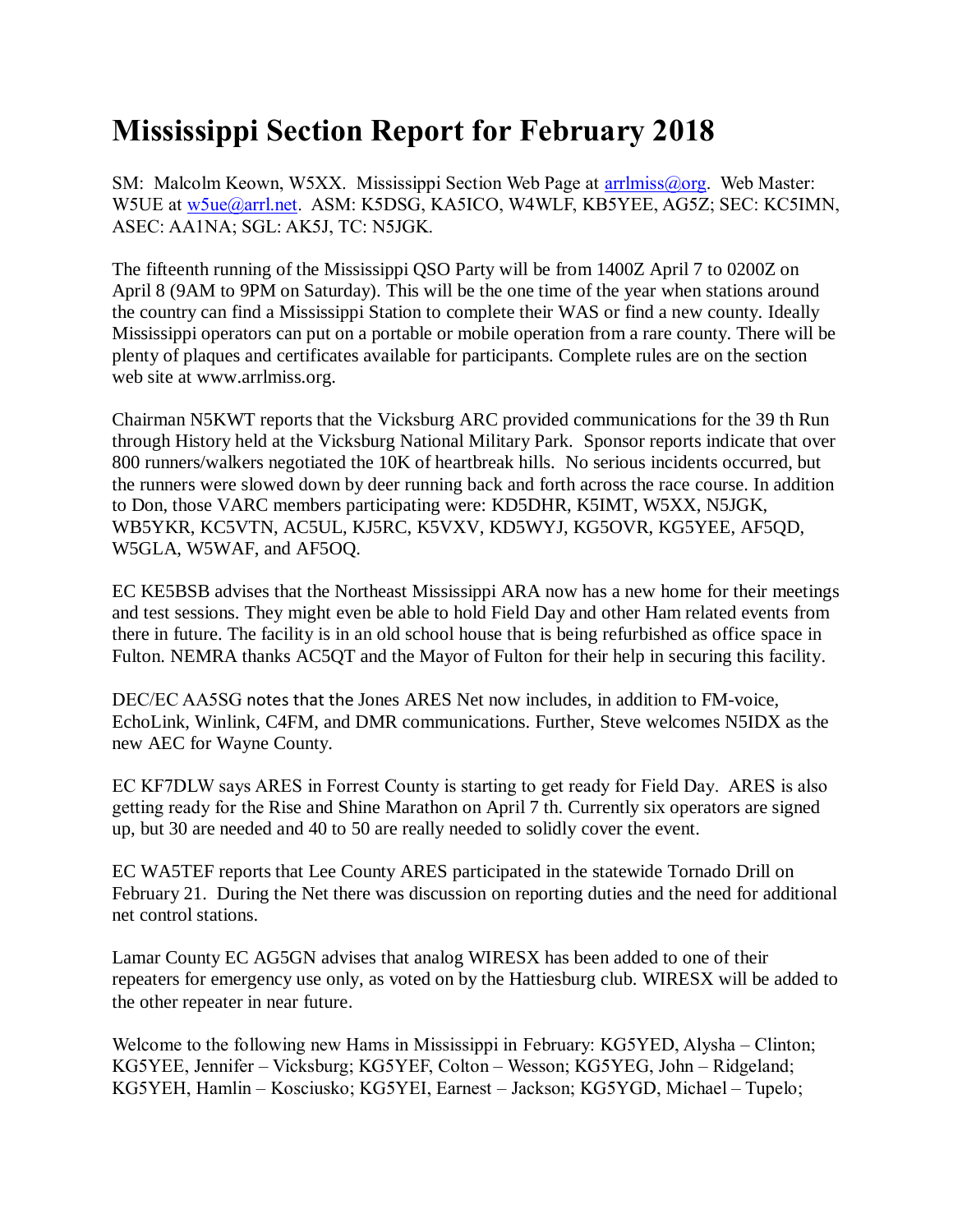KG5YHU, Ricky – Gulfport; KG5YKZ, Daniel – Flowood; KG5YLA, James – Byram; and KG5YLB, James – Brandon.

And, welcome to the following new ARRL Members in February: W7COH, Paul – Hernando; N0CQP, Leo – Fulton; N5IDX, Billy – Waynesboro; KB5JNB, Derek – Blue Springs; KC5KPX, Robert – Biloxi; AG5OC, Claire – Vancleave; K5OMC, Olin – Lake Comorant; KF5TJO, Chris – Lucedale; KG5WUP, Douglas – Vancleave; KG5YAU, Mark – Brookhaven; KE5YFA, Joyce – Madison; KB5ZDO, Patricia – Vicksburg; and KB5ZKX, Steve – Vicksburg.

As of February 28, ARRL Membership in Mississippi was 1,035 down 4 from the last report on January 31.

Congratulations to the following on their upgrades in February: KB5BJT, Wilburn – Philadelphia; KG5EVY, Henry – Kosciusko; KI5MW, John – Biloxi; KF5TQR, Jeffrey – Wesson; and KG5YAE, Jericho – Columbus.

SEC/DEC Reports for February 2018: KC5IMN (SEC), KC5IIW (EC MS), AF5PO (NE MS), N5ZNT (SW MS), and KB0ZTX (NW MS).

EC Reports for February 2018: KG5AVT (AEC)(Rankin), KE5BSB (Itawamba), WB5CON (Alcorn), KF7DLW (Forrest/Perry), AE5FK (Walthall), AG5GN (Lamar), KA5ICO (Chickasaw), KC5IIW (Scott), N5KDA (Adams), AD7KJ (Franklin), KF5MWE (Clarke), WX5N (Prentiss), KD5NDU (AEC)(Yalobusha), AF5NG (Marion), AF5PO (Tishomingo), AA5SG (Jones/Wayne), KB5SZJ (Lauderdale), WA5TEF (Lee), KF5WVJ (DeSoto), N5ZNT (Lincoln/Wilkinson), and KB0ZTX (Marshall),

Club Newsletter/Reports (Editor): Meridian ARC Spark Gap (W5MAV).

Regret to report the passing of KD5CKP of Olive Branch. Tim was very active in the Olive Branch Club for many years and served as Northwest Mississippi District Emergency Coordinator until his health began to seriously fail him. He was a mentor to many new hams in the Olive Branch Area.

Also regret to report the passing of KB5QBK of Poplarville. Art was great supporter of Ham Radio and served in the U.S. Navy and was a Viet Nam Veteran.

And lastly regret to report the passing KE5QHZ of Saucier. Barb was a DXer and very active in the Jackson County ARC faithfully working in the Kitchen during every Jackson County Hamfest and always giving W5XX some extra Red Beans and Rice.

HF Net Reports - sessions/QNI/QTC (Net Manager)

Hattiesburg ARC 10M Net 4/48/0 (KD5XG)

Magnolia Section Net 28/1111/9 (KA5ICO)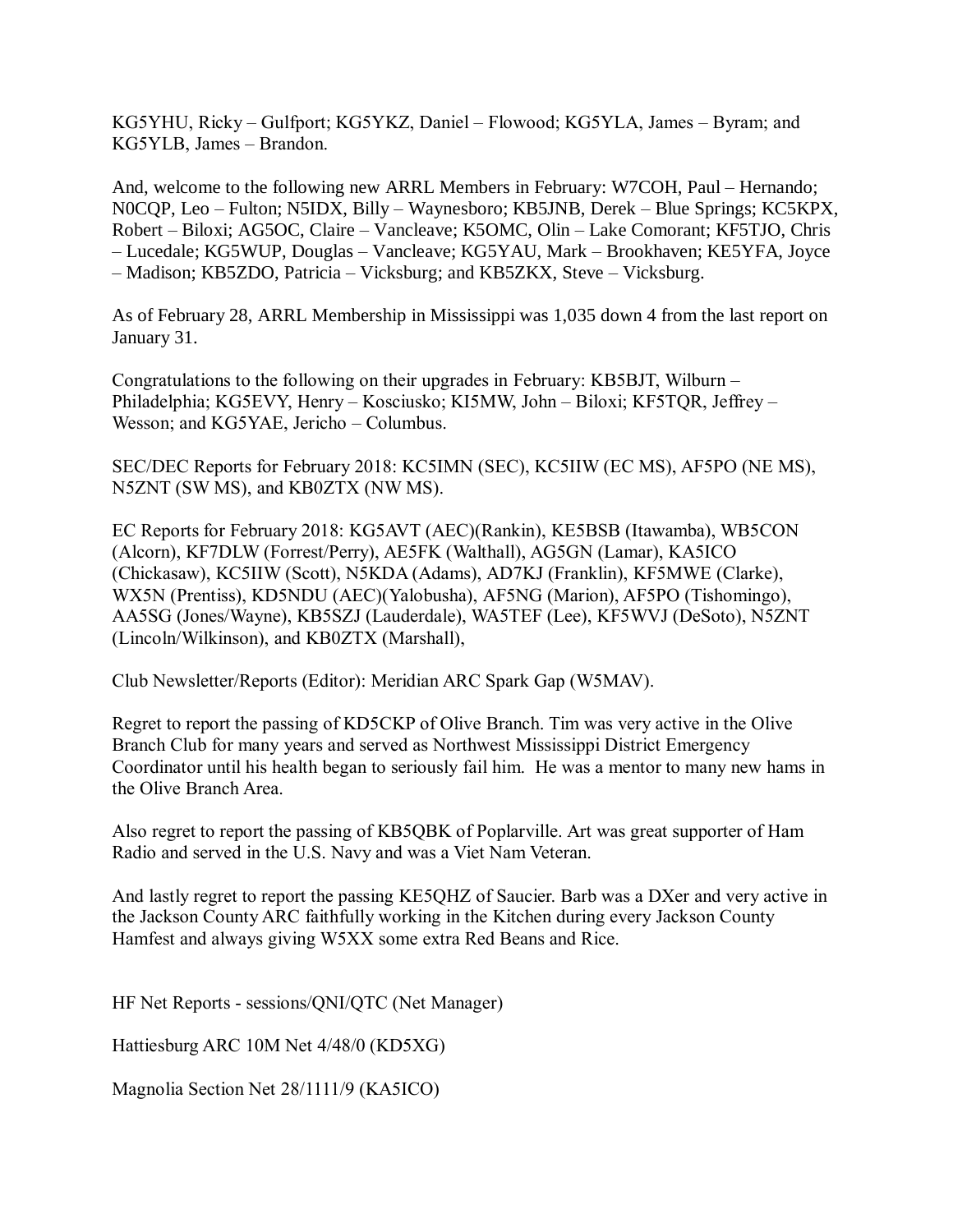MS Baptist Hams Net 3/15/0 (WF5F)

MSPN 28/2367/3 (W5JGW)

VHF Net Reports - sessions/QNI/QTC (Net Manager)

Adams County ARES 4/52/0 (N5KDA)

Alcorn County ARES 3/52/0 (WB5CON)

Booneville and Prentiss County Weekly Net 4/51/0 (WX5N)

Capital Area Emergency Net 4/40/0 (K5XU)

DeSoto County Emergency Training and Information Net 4/102/0 (KF5WVJ)

Forrest/Perry Counties ARES 2/24/0 (KF7DLW)

Hattiesburg ARC 2M Net 4/68/1 (KD5XG)

Hattiesburg ARC 2M Simplex Net 1/14/0 (KD5XG)

Itawamba County ARES Net 4/64/0 (KE5BSB)

Jones/Wayne Counties ARES Net 4/102/0 (AA5SG)

K5TAL – American Legion Net 4/64/0 (KA5DON)

Lamar County ARES 2/24/0 (AG5GN)

Lowndes County ARC Net 4/45/0 (KF5AZ)

Madison County ARES 4/21/0 (W5DIX)

Marion County ARES Net 4/42/0 (AF5NG)

Marshall County ARES – meets with Desoto County – (KB0ZTX)

MDXA Net 4/30/0 (N5GD)

Meridian Area Emergency Net 4/40/1 (KB5SZJ and KF5ETN)

Metro Jackson ARES Net 4/48/0 (AE5SK)